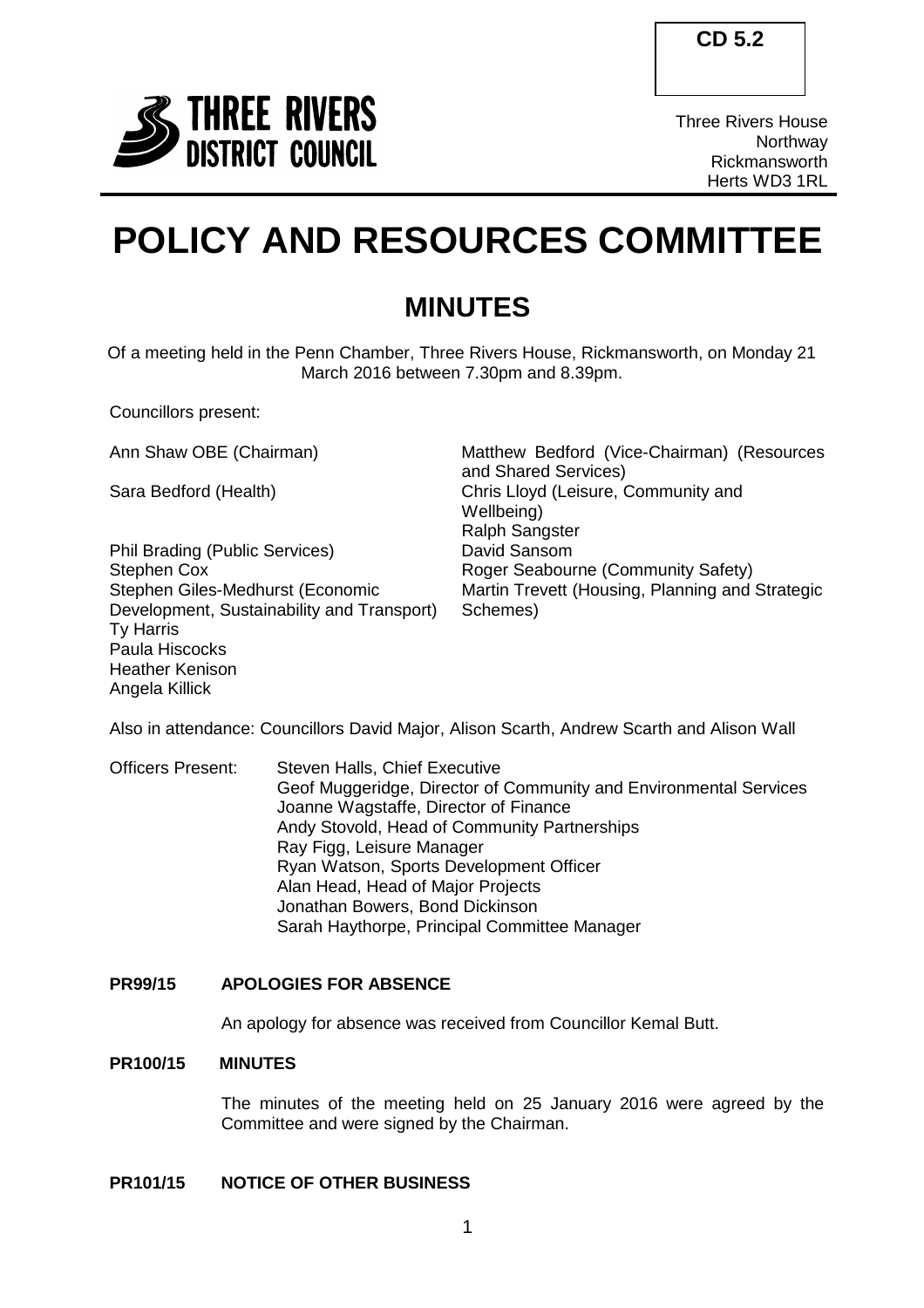The Chairman ruled that the following items, which had not been available for five clear days before the meeting were of sufficient urgency to be considered by the Committee for the reasons indicated:

#### **The Chairman declared**

Item 9: South Oxhey Initiative - to enable the project to progress

Item 12: Budget Monitoring (Month 11) February  $-$  to enable amendments to the budget to be made.

Item  $14a$ : Service Planning  $2016-19$  – to enable the service plans to be implemented

Item  $14b$ : South Oxhey Initiative  $-$  to enable the project to progress.

#### **PR102/15 DECLARATION OF INTERESTS**

None received.

#### **PR103/15 LEASE OF LAND WITHIN WOODCOCK HILL CEMETERY**

The report sought authority to alter the lease terms proposed for the leasing of graves to Battlers Wells Foundation (BWF).

Councillor Sara Bedford moved, duly seconded, the recommendations in the report as set out in paragraphs 8.1.1 and 8.1.2.

On being put to the Committee the motion was declared CARRIED the voting being unanimous.

#### RESOLVED:

- 1) the Exchange of Contract for 260 graves within Woodcock Hill Cemetery takes place in May 2016, with final completion by 31 March 2017; and
- 2) the lease term be until 2029, in order to make it co-terminous with the other graves within the same section.

# **PR104/15 CHARGING FOR DISCRETIONARY ADVICE SERVICES ENVIRONMENTAL HEALTH FOOD SAFETY FUNCTIONS**

To report sought approval for the introduction of a charging regime for new food business advice service requests.

Councillor Sara Bedford moved, duly seconded, the recommendations in the report as set out in paragraphs 14.1 and 14.2.

On being put to the Committee the motion was declared CARRIED the voting being unanimous.

RESOLVED: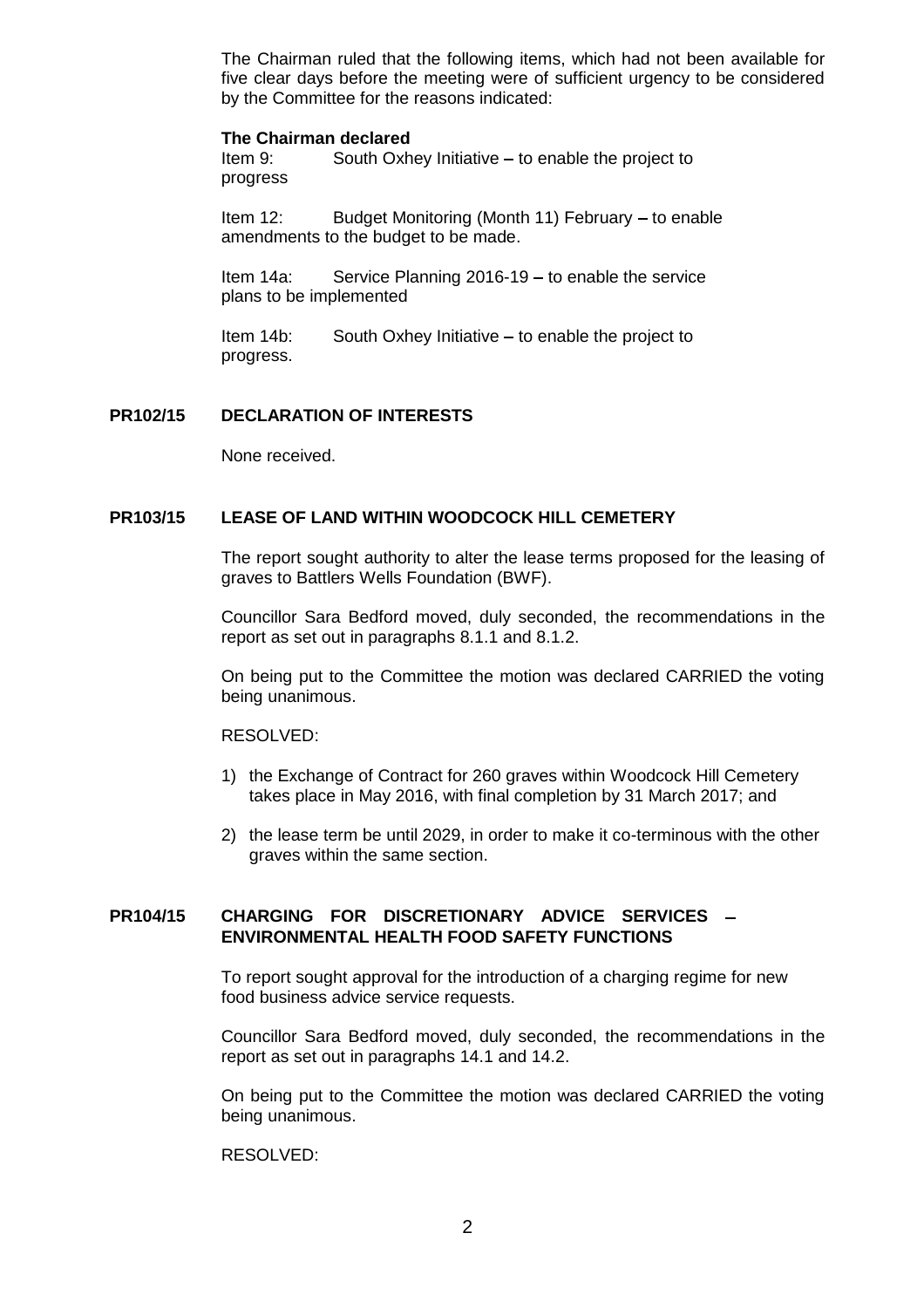- 1) agreed the introduction of the charging regime, in principle, during the first quarter of 2016/17, subject to the timely completion of website improvements.
- 2) The rate to be charged would be twice the full hourly on cost rate for a fully qualified Environmental Health Practitioner employed at PO4 (SCP 36) plus Market Factor Supplement with a service charge and VAT levied on top.

### **PR105/15 REVISED CORPORATE ANTI-SOCIAL BEHAVIOUR POLICY**

This report asked the Committee to adopt a revised Corporate Anti-Social Behaviour Policy.

Councillor Roger Seabourne moved, duly seconded, that the policy be adopted.

A Member asked if information could be provided on where the policy had been updated. The Head of Community Partnerships said the website would be updated accordingly and clarification provided to Members.

#### RESOLVED:

- 1) That the Committee adopts the new Anti-Social Behaviour Policy; and
- 2) That officers complete a review of this policy in three years' time.

# POST MEETING NOTE:

Further to the question raised at Policy and Resources Committee, as the report outlined to the Committee, officers produced a new policy, rather than editing the old one.

The new policy seeks to set out a framework for the Council to deal with ASB. The key new additions and changes to the agreed new policy are:

Section 2 - an update of the definition as defined in new legislation; and a clearer explanation of what may not be considered ASB.

Section 3 - a new set of aims for responding to ASB that reflect good practice Section 4 - the addition of a set of values in relation to ASB.

Section 5 - an updated outline of responsibilities within the Council for responding to ASB.

Section 7 - an updated explanation of the Council's approach to dealing with complaints including specific reference to domestic abuse, hate crime and health and social care needs - reflecting best practice and our responsibilities under safeguarding arrangements.

Sections 8 -11 - an updated explanation of how we work in partnership and the roles of other key services including housing providers, the police and health and social care.

Section 13 - a commitment to keeping our website up to date on the range of enforcement actions available.

Section 14 - a commitment to setting and monitoring performance indicators for ASB.

Section 15 - a clearer explanation of our data protection measures.

Section 16 - a commitment to training relevant staff to deliver ASB.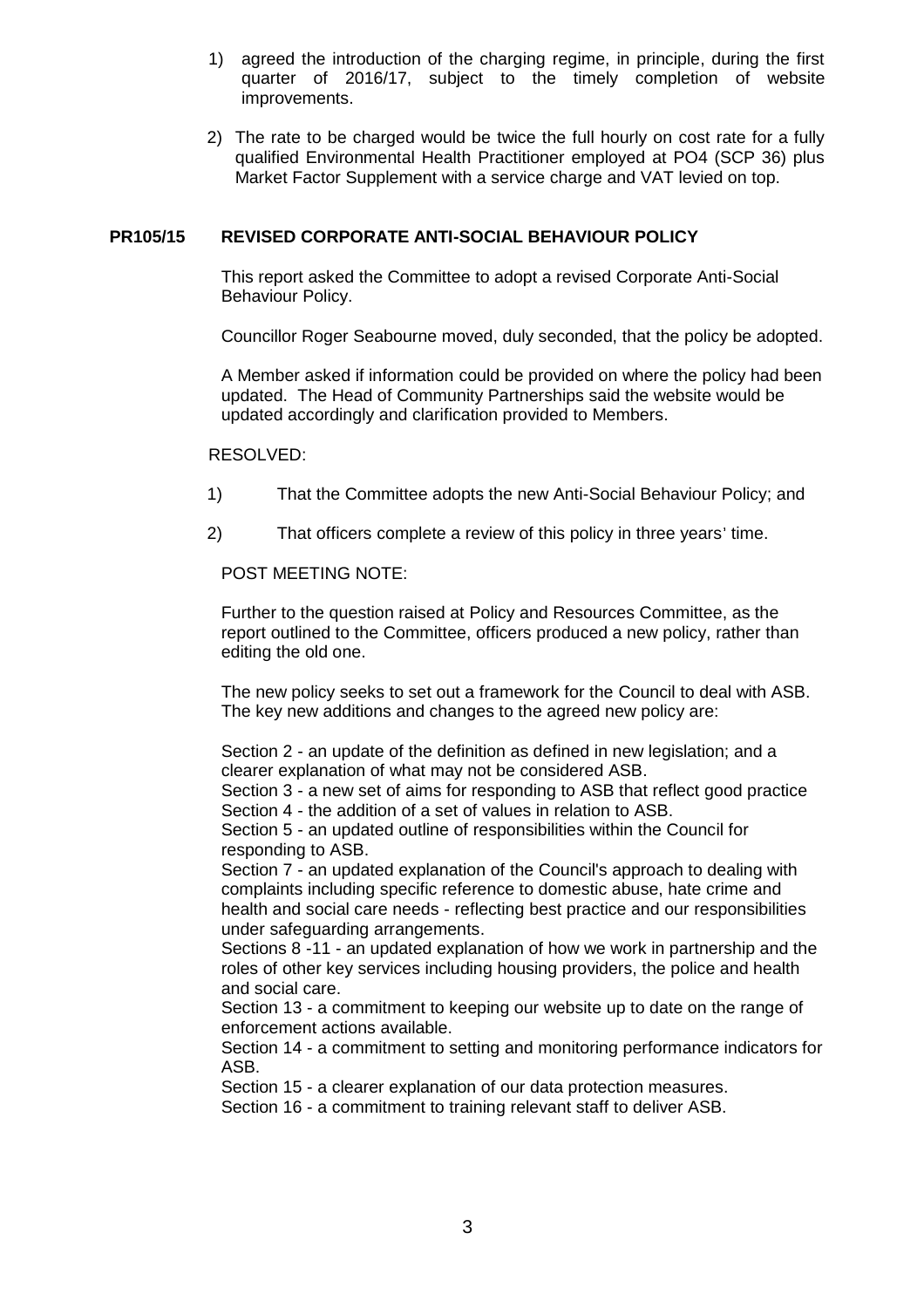#### **PR106/15 MEMBER TRAINING**

The Committee had received a report at the 7 December 2015 meeting on Member Training (Minute PR68/15) and raised a number of comments at the meeting which were addressed in the report.

Members were asked to comment on the suggestions for future Member training in Appendix 1 and on the individual Member training matrix at Appendix 2. Members made the following comments:

- Was there any surplus in the Member training budget for this year.  $\bullet$
- Specific Committee training to be provided to all Members not just those on the Committee.
- ICT training for existing Members as well as new Members
- Planning, Green Belt and CIL provisions training to be essential for Planning Committee Members.
- Prioritisation of E-learning modules
- To ask Members whether they had covered any of E-learning modules in another role so as not to duplicate the training.
- To ensure all Members have access to the E-learning module.
- That each Group Leader prioritises training within their Group for its Members.

Members noted that the Member training budget was underspent this financial year.

#### RESOLVED:

That Members comments made on the suggested categories and training included within them at Appendix 1 be included in the training programme and the individual Member training matrix at Appendix 2 be implemented from the new financial year.

#### **PR107/15 SOUTH OXHEY INITIATIVE**

This report presented the detailed Compulsory Purchase Order and Appropriation report prepared by Bond Dickinson, the Council's Solicitors in this matter. This was pursuant to the earlier decision to enter into a Development Agreement for the implementation of the South Oxhey Initiative.

It was noted that representation had been made to the Council by a firm of Solicitors representing Thrive Homes, to which officers will reply.

Councillor Matthew Bedford moved, duly seconded, the recommendations as set out in section 1 of the report.

Mr Bowers provided information on the recommendations in the report which covered the compulsory purchase orders, appropriation of land and acquisition of land in South Oxhey.

A Member asked what principles were in place on the compulsory purchases to ensure the Council paid a fair value or provided reasonable compensation and what were the timescales? Mr Bowers advised that the Council would be following the appropriate codes for compensation and ensuring open market value. The timescales for vacation were the public enquiry anticipated to start in Q4 2016 and continuing into 2017 with 3 years to exercise these powers with a minimum notice of 3 months which could be increased to longer periods for possession.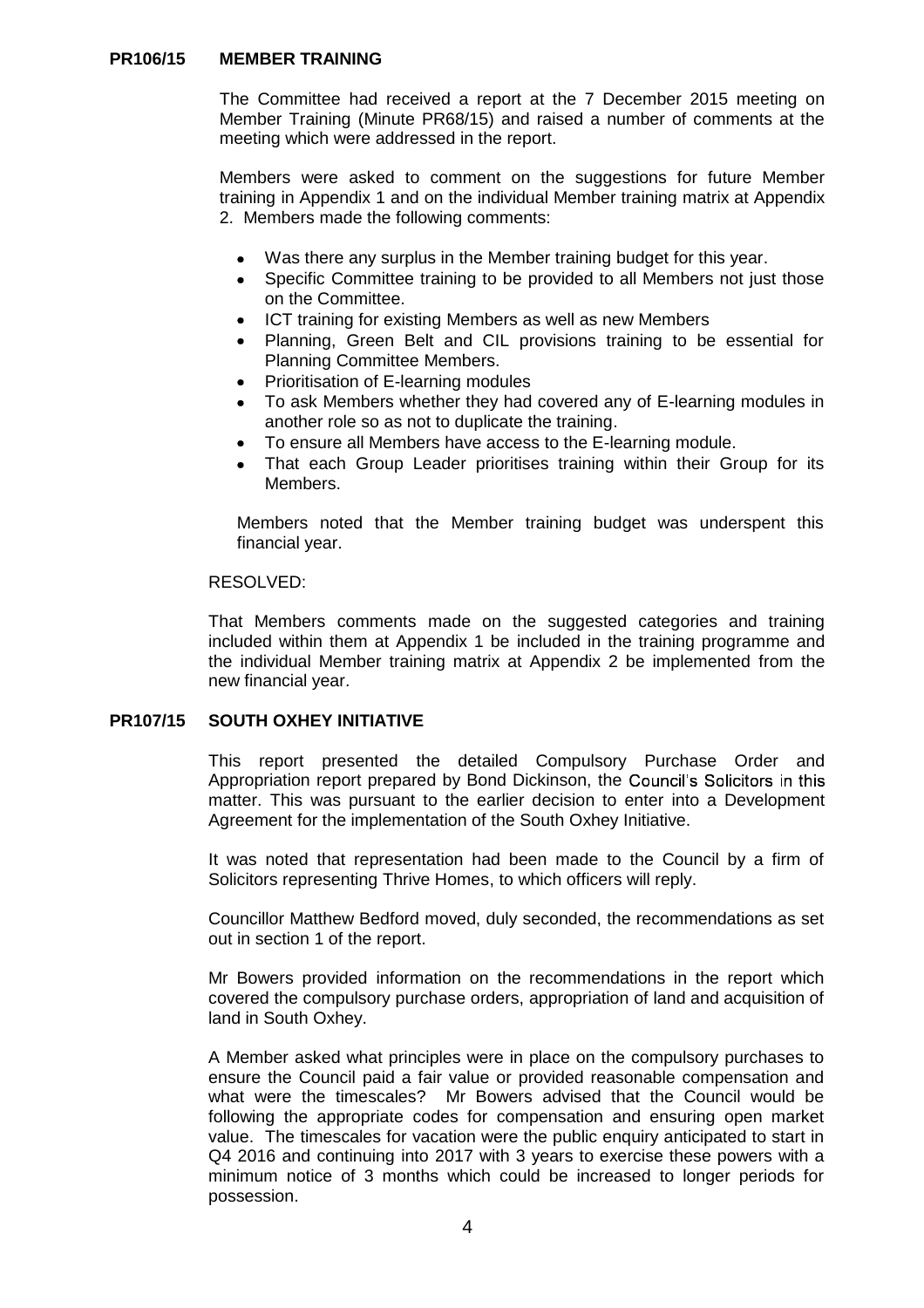On being put to the Committee the motion was declared CARRIED the voting being unanimous.

#### RESOLVED:

- 1) approved the resolutions as set out at section 1 of the report as follows:
	- a. To recommend that the Council resolves:
	- b. To make a compulsory purchase order (the **Order**) to acquire compulsorily all or part of the land shown edged red coloured pink (**Order Land**) on the plan attached at **Appendix A** entitled Map referred to in the Three Rivers District Council (Land at Henbury Way, Oxhey Drive, Bridlington Road, St. Andrews Road, The Parade, Prestwick Road, Fairfield Avenue and Station Approach, South Oxhey) Compulsory Purchase Order 2016 (the **CPO Map**) (which may include additional sheets to show the acquisition at different floor levels) in order to enable the implementation of the South Oxhey Initiative redevelopment.
	- c. To delegate to the Solicitor to the Council:
		- i. to agree the wording of the Order, the Statement of Reasons and finalise the CPO Map, and to take all steps necessary to make and confirm the Order; and
		- ii. to take all steps to seek to acquire the necessary interests in land by agreement or by utilising compulsory acquisition powers.
	- d. If the Secretary of State authorises the Council to do so, to confirm the Order.
	- e. To utilise, where appropriate, either the general vesting declaration procedure under the Compulsory Purchase (Vesting Declarations) Act 1981 or the notice to treat procedure under Section 5 of the Compulsory Purchase Act 1965 in respect of the confirmed Order.
	- f. To give authority under Section 6(4) of the Acquisition of Land Act 1981 to dispense with individual service of notices in respect of areas of land where the Council is satisfied that it has not been possible following proper enquiry to establish the ownership of the land in question and for the service of notices in the manner set out in Section 6(4) of the Acquisition of Land Act 1981.
	- g. to authorise:
		- i. the appropriation of the land:
			- 1. at Maylands Road, Hallowes Crescent and Hayling Road all as shown on the plans at **Appendix B** having considered any objections received to the same**;** and
			- 2. forming part of the Order Land which is owned freehold by the Council under the provisions of Section 122 of the Local Government Act 1972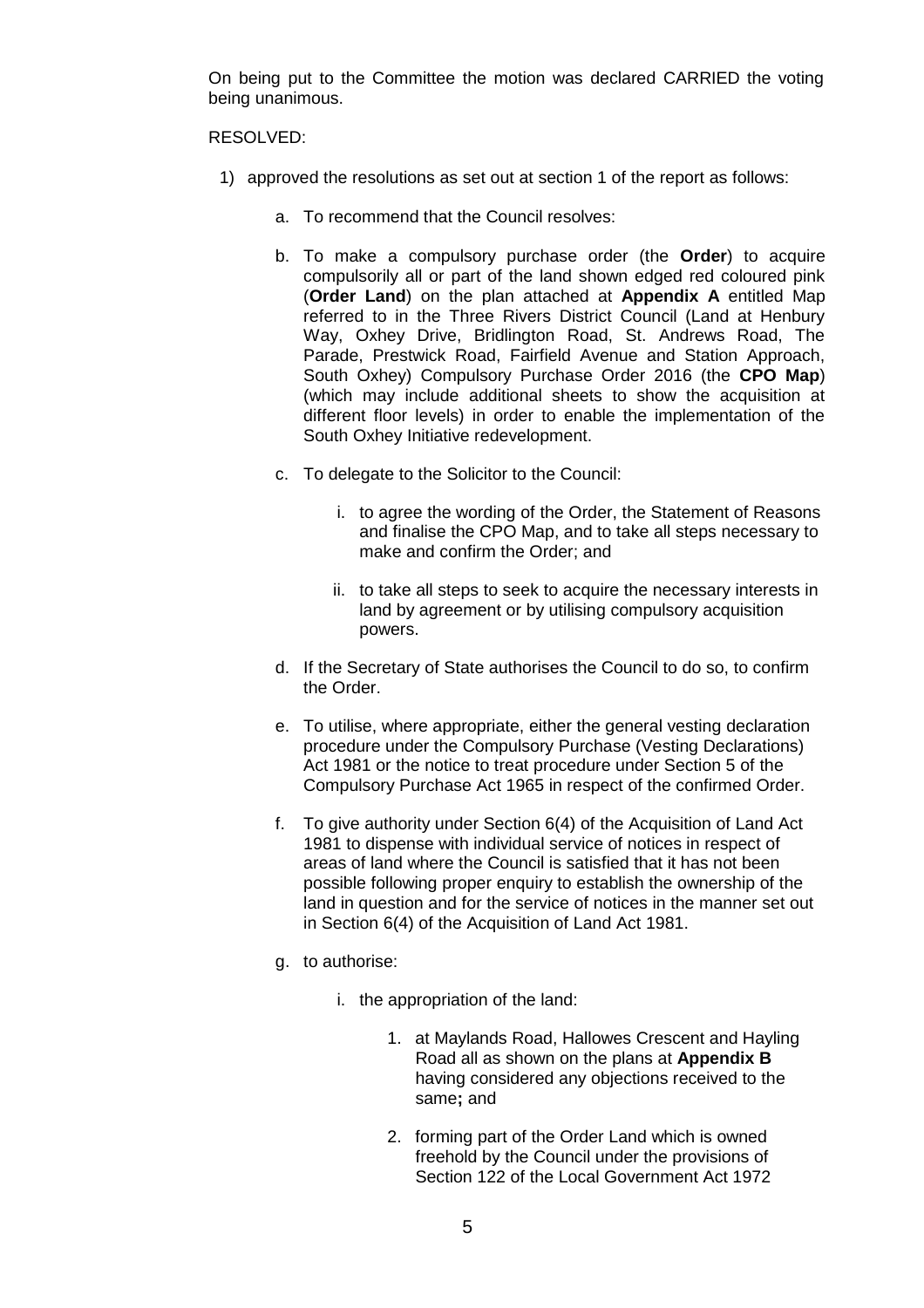for planning purposes to enable the Council to override third party rights and easements pursuant to Section 237 of the Town and Country Planning Act 1990 as amended; and

- ii. further in respect of the land at Maylands Road its disposal of public open space pursuant to s.233 of the Town and Country Planning Act 1990 having considered any objections received to the same.
- iii. the consideration of any objections be delegated to the Chief Executive in consultation with the Chair of Policy & Resources Committee (P&RC).
- h. That in doing so the Council has considered the provisions of the Equalities Act 2010 and the Human Rights Act 1998 contained in paragraph 16 of this report so far as they might be applicable in deciding whether or not to make the Order and all other statutory powers that the Council seeks to exercise and resolves the following:
	- i. With regard to Article 8 it is considered that in balancing the rights of the individuals who are affected by the Order against the benefit to the community of proceeding with the Order, the making of the Order resulting in the interference with the individuals rights is justified in the interests of improving the economic, environmental and social well-being of the centre of South Oxhey.
	- ii. With regard to Article 1 Protocol 1, it is considered that the interference with the individual's property is justified by the advantages accruing to the public by proceeding with the Scheme particularly taking into account the fact that there is a legal right to compensation for the property taken and any rights extinguished under the Order.
- 2) recommends those resolutions to Full Council for adoption.

#### RECOMMEND:

3) That Council accepts the recommendations of the Policy and Resources Committee.

# **PR108/15 SCOTSBRIDGE ALL-WEATHER ARTIFICIAL SPORTS PITCH UPDATE REPORT**

The purpose of this report was to update Members on the progress of the Scotsbridge artificial all-weather pitch project and to highlight a current shortfall in capital funding. This Committee need to agree the request for funding in recommendations 11.3, 11.4 and 11.5 of this report, subject to comments received from the Leisure, Wellbeing and Health Committee on the identical report which went to their meeting on 16 March 2016.

The Leisure, Wellbeing and Health Committee had asked for an annual report from the Hockey Club to Members for the Members' Information Bulletin. If officers are not satisfied with the progress made, the item to come back to Committee.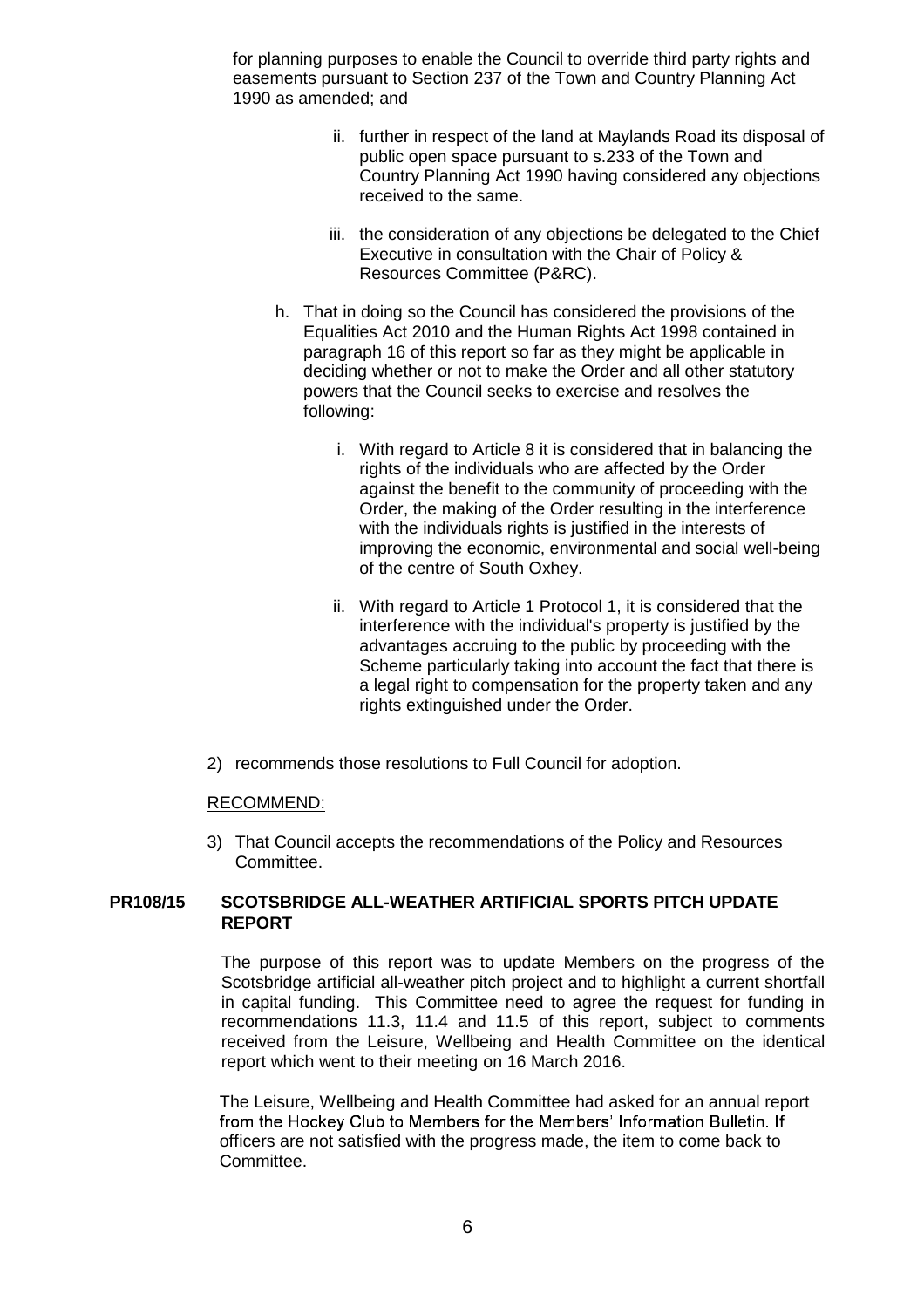Councillor Chris Lloyd, Chairman of Leisure, Wellbeing and Health Committee, moved the following amendments to the recommendations set out in the report which included providing the funding as a capital loan, as follows:

11.3 of the report to be amended to: 'That the Committee supports the request *for additional funding of £96,660 from the Hockey Club, and the Committee recommends to the Policy and Resources Committee the preferred funding option of a capital loan. Any loan would be subject to full due diligence by council officers and that the final decision is delegated to the Director of Finance in consultation with the Lead Member for Finance.*

11.5 of the report to be amended to: 'If Members resolve to commit extra *Section106 monies, this be subject to officers securing an acceptable level of free and subsidised use of the facilities by local residents which reflects planning policy and the level of investment being made and that this be delegated to Director of Community and Environmental Services in consultation with Chairman of Leisure, Wellbeing and Health Committee and Chairman of P&R.*

Members of the Policy and Resources Committee said it was important that before the legal agreement was made, the use of the facilities must be provided to local schools, local community groups and other local people for their use.

On being put to the Committee the amended clause 11.3 (to agree a capital loan of £96,660) was declared CARRIED the voting being unanimous.

RESOLVED:

11.1 To approve negotiations for a lease of the land to be entered into.

11.2 That delegated authority be given to the Director of Community and Environmental Services and the Head of Finance, in consultation with the Lead Member for Leisure, Community and Wellbeing to consider any objections to the proposed lease made under Section 123A of the Local Government Act 1972.

11.3 That this Committee adopts Leisure, Wellbeing and Health Committee's preferred option of a capital loan of £96,660 to the Hockey Club, as set out in 4.3 of the report. Any loan would be subject to full due diligence by council officers and that the final decision is delegated to the Director of Finance in consultation with the Lead Member for Finance and Lead Member for Leisure, Community and Wellbeing.

11.4 That officers be satisfied that the pitch is sufficient for community use.

11.5 That an annual report from the Hockey Club to Members be supplied for the Members' Information Bulletin. If officers are not satisfied with the progress made, the item to come back to Committee.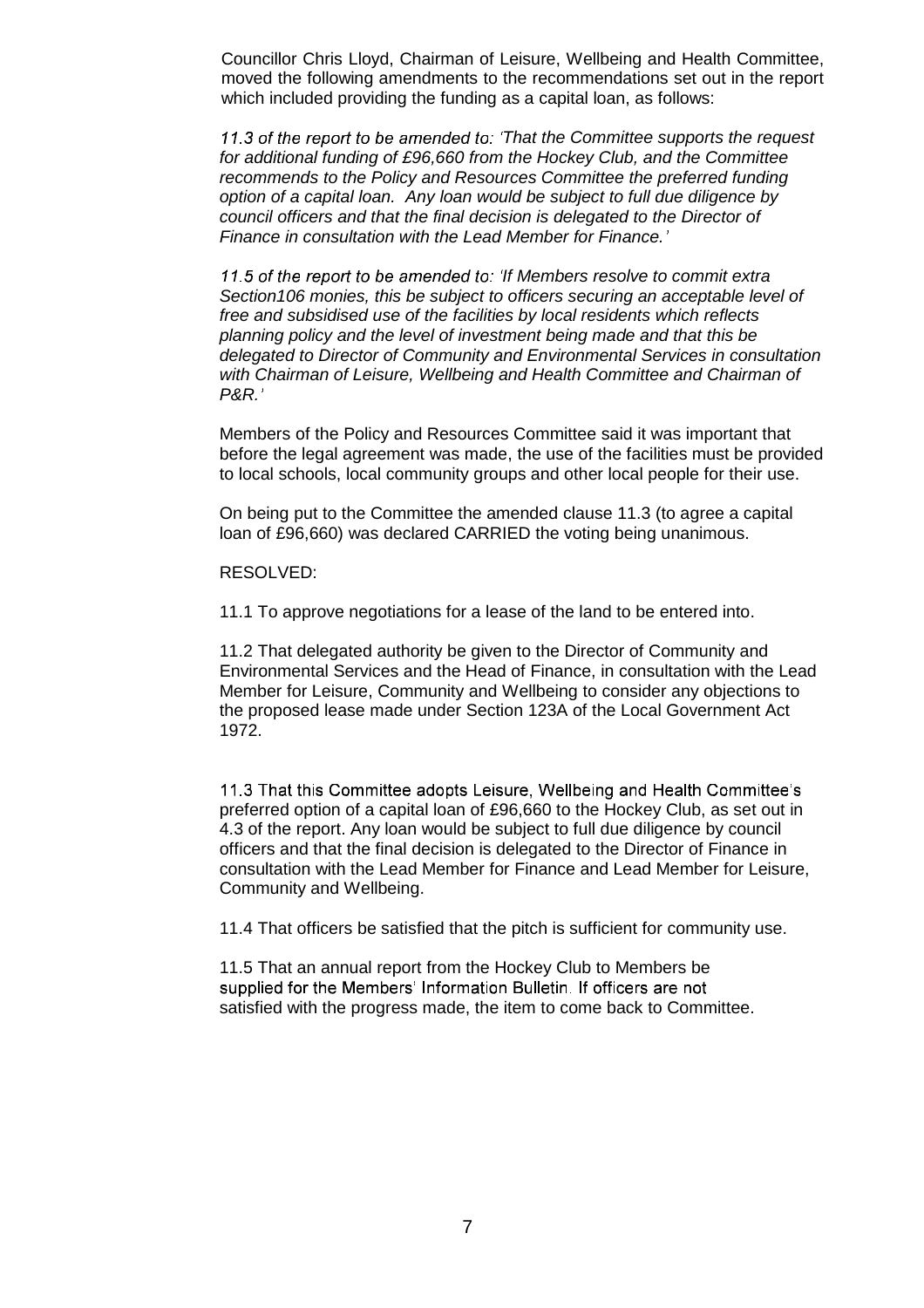#### **PR109/15 PURCHASE OF INDIVIDUAL PROPERTY**

This report requested authorisation to purchase an individual property in Mill End, Rickmansworth subject to comments received from the Sustainable Development, Planning and Transport Committee at their meeting on 10 March 2016.

Councillor Martin Trevett advised that there had been unanimous support for the purchase at the Committee meeting on 10 March. He moved the recommendations in the report, duly seconded.

On being put to the Committee the motion was declared CARRIED the voting being unanimous.

RESOLVED:

- 1) To purchase the individual property in Mill End subject to satisfactory survey for use as temporary accommodation to alleviate homelessness on this occasion due to the urgency of the acquisition;
- 2) give authorisation to Sustainable Development, Planning and Transport Committee to purchase any property for use as temporary accommodation and that the change of remit of the Committee and its Terms of Reference be agreed by Council; and
- 3) to seek approval from Council to extend its Terms of Reference and Remit to enable it to authorise the purchase of property for investment.

#### **PR110/15 BUDGET MONITORING**

Budget Monitoring was a key tool in scrutinising the Council's financial performance. It was designed to provide an overview to all relevant stakeholders.

Councillor Matthew Bedford moved, duly seconded, the recommendations in the report.

On being put to the Committee the motion was declared CARRIED the voting being 9 For, 0 Against and 6 Abstentions.

#### RECOMMEND:

To Council:

That the following revenue budget variations be approved and incorporated into the three-year medium-term financial plan:-

|                              | 2015/16 | 2016/17 | 2017/18 | 2018/19 |
|------------------------------|---------|---------|---------|---------|
| <b>Revenue</b>               |         |         |         |         |
| Overspend/(Underspend) at P6 | 72,400  |         |         |         |

That the following capital budget variations be approved and incorporated into the three-year medium-term financial plan:-

| <b>Capital</b>                           | 2015/16    | 2016/17<br>- | 2017/18 2018/19<br>-- |  |
|------------------------------------------|------------|--------------|-----------------------|--|
| Increase/(Decrease) in Expenditure at P6 | (482, 025) | 482,025      |                       |  |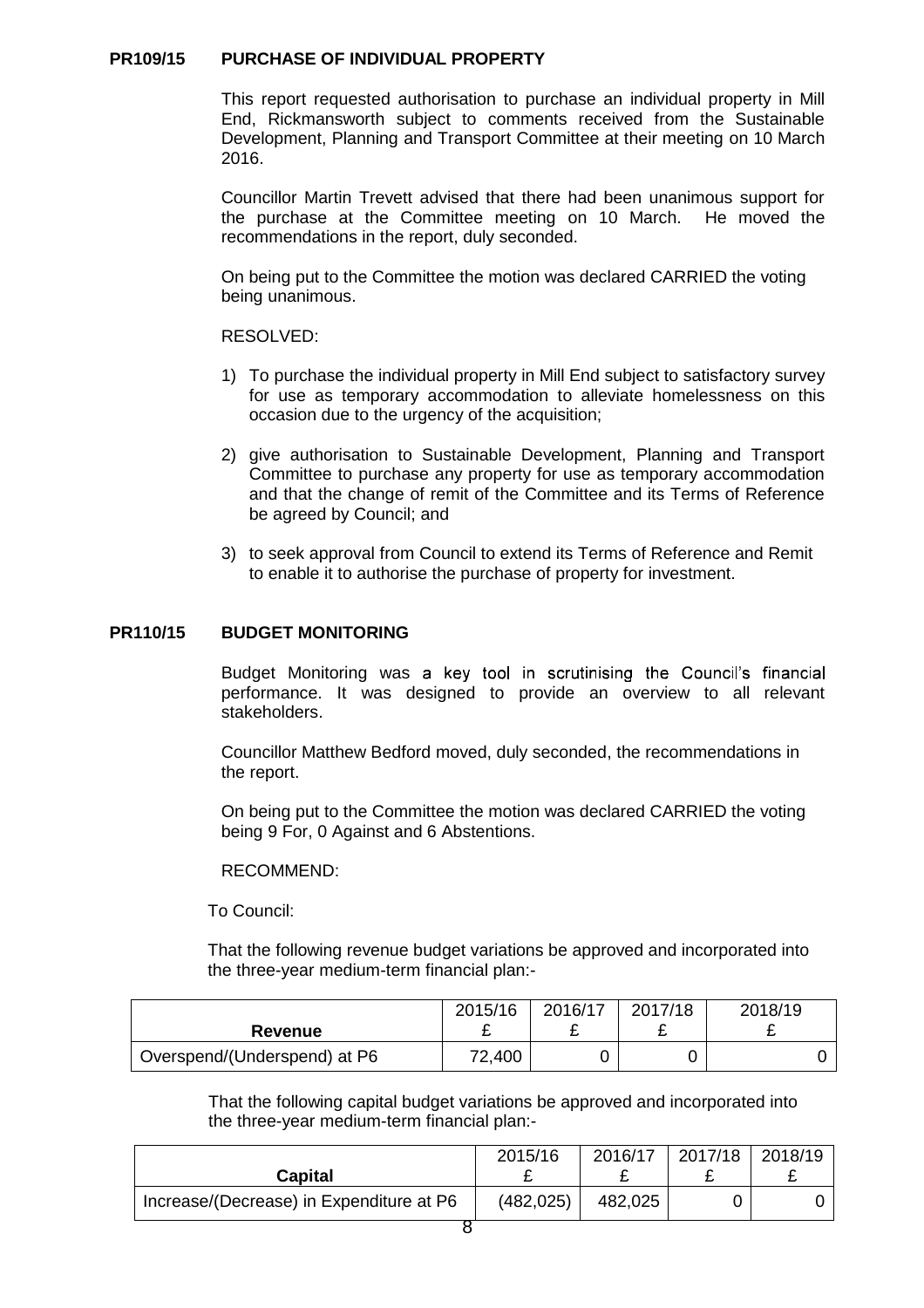#### **PR111/15 WORK PROGRAMME**

To agree the Committee's work programme. The following reports were to be added to the work programme:

> Vehicle Crossover Article 4 direction (change of use from office accommodation to housing) Land Acquisitions

RESOLVED:

That the work programme be agreed subject to the above amendments.

# **PR112/15 SERVICE PLANNING 2016-2019**

This report enabled the Committee to comment on the service plans which report to them.

Members asked if the performance indicators for Revenue and Benefits could be revisited in the light of the improved performance.

On the budgets for Elections and Committee to provide written confirmation that they are the global budgets.

#### RECOMMEND:

That the contents be recommended to Council at its meeting on 17 May 2016.

## **PR113/15 SOUTH OXHEY INITIATIVE**

This report proposed the establishment of a Project Board and a Scrutiny Board in the interests of good governance and best practice of the South Oxhey Initiative.

The Head of Major Projects advised some amendments to the formation of the South Oxhey Project Board in paragraph 2.6 of the report which had been put forward by the Solicitor to the Council.

"The Terms of Reference in this instance would be as per the SIAS report recommendations set out at 2.3 above. The Board will be composed of senior TRDC Officers, namely the Chief Executive, Director of Finance and the Director of Community and Environment who will chair the meetings. All will have equal voting rights and will make the decisions on the matters delegated to the Board. The development partner and their representatives, as senior suppliers will be invited to attend and participate in Board meetings but will have no voting rights or decision making powers."

Councillor Stephen Cox moved, duly seconded, an amendment to the start time for the meetings to be 7.30pm instead of 6pm. As a compromise the Committee agreed a start time of 7pm.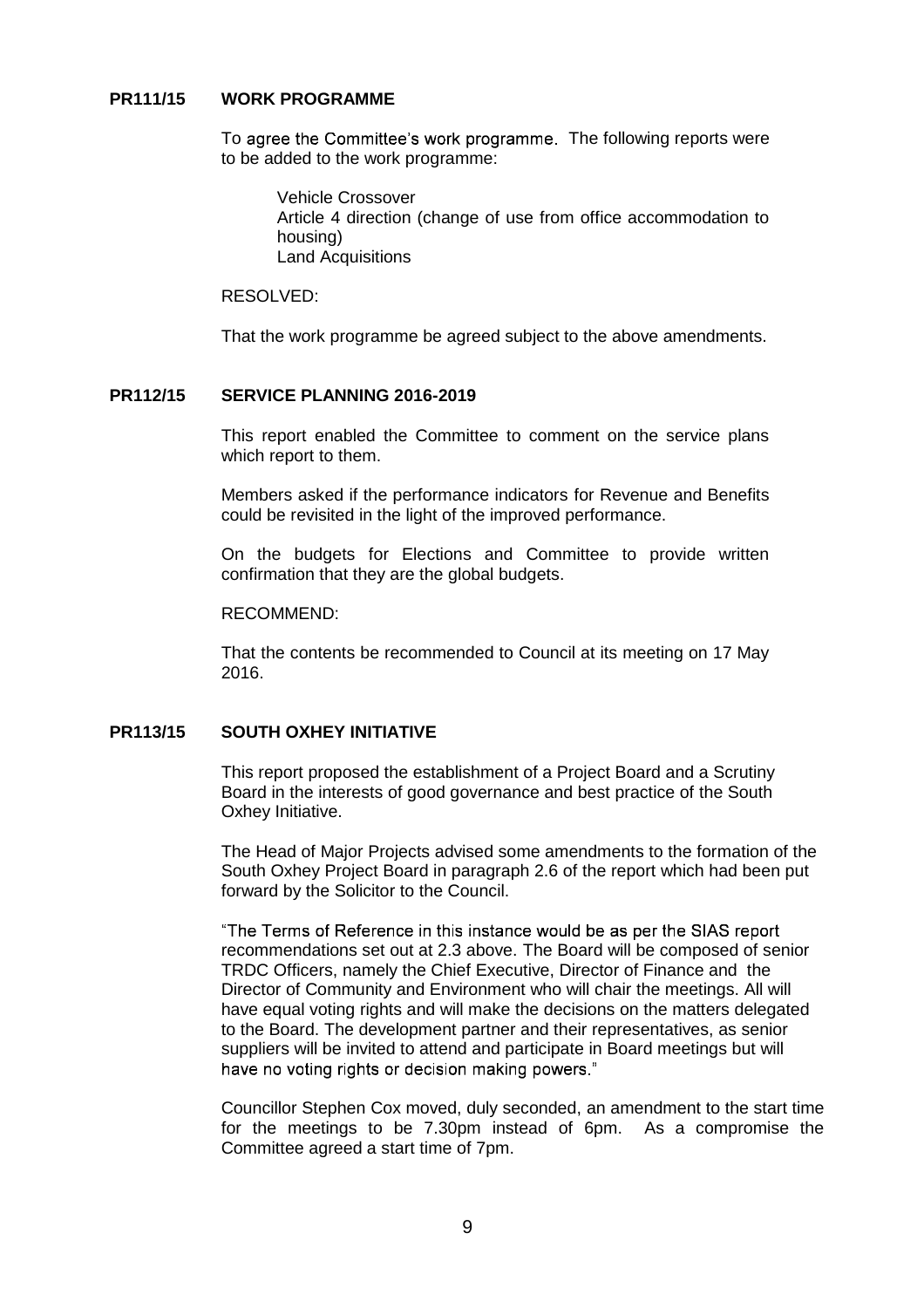Councillor Ralph Sangster moved, duly seconded, some proposed amendments to the recommendations as follows:

# **Proposal for the SO Scrutiny Panel (SOSP)**

#### 2.10 Purpose and function of the SO Scrutiny Panel (SOSP)

The purpose of the SOSP is to provide more frequent oversight of the project for Lead Members, Group Spokespersons and general members. This Panel is not a subcommittee of the P&R Committee and has no decision making capacity.

# 2.11 Meeting Arrangements

The Scrutiny Panel will meet on a monthly basis, generally on a Tuesday at 7.00pm. All TRDC Councillors will be entitled to attend the meetings as observers, however there would be nominated Members from each political party represented on the Council as formal members, the current proposed split being 2 Liberal Democrats, 2 Conservatives and 1 Labour Member. Each party would also have one additional nominated Member as a reserve to ensure consistency in representation at Panel meetings. As this is not a decision making panel there is no requirement for it to be politically balanced.

#### 2.12 Opportunity to escalate

The SOSP's function is to receive on a regular basis briefings from the Project Manager and Chairman of the SOPB as described in the attached appendix.

It is envisaged that the Scrutiny Panel will have the ability to escalate any issue it considers requires the consideration of the P&R Committee. Where relevant, certain decisions may have to be referred onwards to full Council for final approval.

The Policy and Resources Committee remained the ultimate decision making Committee subject to issues which require approval by the Council. It will receive regular and thorough reports on the strategic issues related to the SOI and detailed reports on any subject which has been escalated by the Scrutiny Panel or has moved outside the agreed performance levels monitored by the SOPB.

On being put to the Committee the amendments to the start time, the members of the project board and recommendations on the scrutiny board were CARRIED the voting being unanimous.

# RESOLVED:

That the Committee approves the establishment of the SO Board subject to the amendments to its membership detailed above and the SO Scrutiny Panel with the delegated authority as set out in the paper.

# **PR114/15 EXCLUSION OF PRESS AND PUBLIC**

If the Committee wishes to consider the remaining item in private, it will be appropriate for a resolution to be passed in the following terms:-

"that under Section 100A of the Local Government Act 1972 the press and public be excluded from the meeting for the following item of business on the grounds that it involves the likely disclosure of exempt